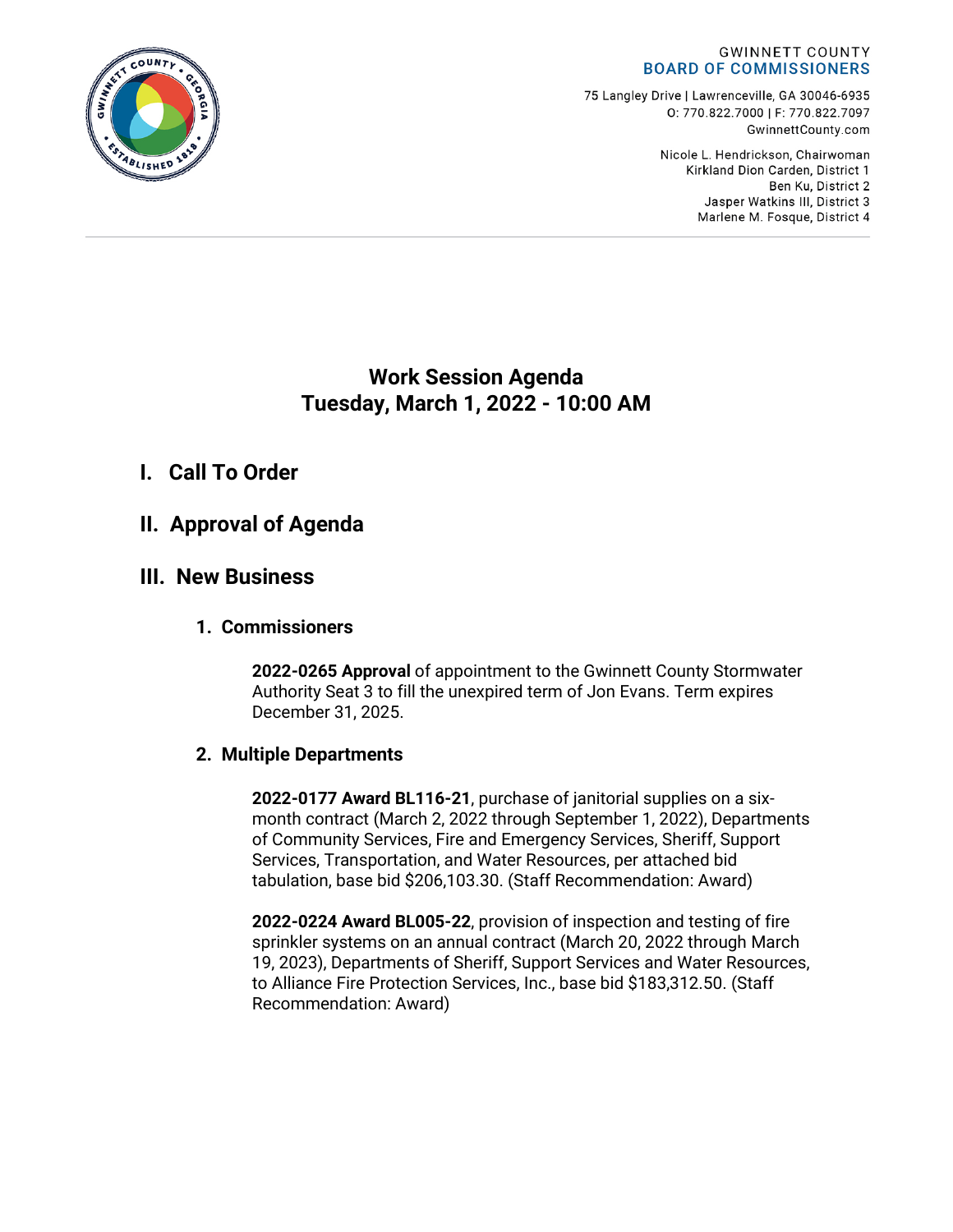### **III. New Business**

### **2. Multiple Departments**

**2022-0220 Approval** to renew BL017-20, installation, inspection, maintenance, and repair of doors and windows on an annual contract (April 19, 2022 through April 18, 2023), Departments of Fire and Emergency Services, Support Services and Water Resources, with Top Notch Dock & Door, LLC, base bid \$254,247.00. (Staff Recommendation: Approval)

**2022-0233 Approval** to renew BL031-18, epoxy floor replacement on an annual contract (April 16, 2022 through April 15, 2023), Departments of Community Services and Fire and Emergency Services, with Concierge Business Solutions, Inc., dba Concrete Design and Repair, base bid \$217,500.00. (Staff Recommendation: Approval)

### **3. Community Services/Tina Fleming**

**2022-0244 Award BL101-21**, provision of vote by mail ballot processing services on an annual contract (March 2, 2022 through March 1, 2023), to Fort Orange Press, Inc., base bid \$1,002,500.00. (Staff Recommendation: Award)

**2022-0238 Approval** to renew RP007-19, demand professional services for parks and recreation on an annual contract (May 21, 2022 through May 20, 2023), with Breedlove Land Planning, Inc.; CHA Consulting, Inc.; Clark Patterson Engineers, Surveyor and Architects, P.C.; Foresite Group, LLC; Kimley-Horn and Associates, Inc.; Lose & Associates, Inc. dba Lose Design; Pond & Company, Inc.; and the Collaborative, Inc., base amount \$1,490,000.00 (negotiated cost savings of approximately \$16,050.00). This contract is funded 65% by the 2017 SPLOST Program. (Staff Recommendation: Approval)

### **4. Financial Services/Buffy Alexzulian**

**2022-0221 Approval** of tax digest corrections, including changes to the digest, additions, deletions, and errors discovered during the billing and collection process of the Tax Assessors and Tax Commissioner's Office. Adjustments amount to an increase of assessed value in the amount of \$30,654,630.00, a decrease in assessed value of \$3,295,280.00 for a net increase of \$27,359,350.00 for tax years 2014 through 2021. (Staff Recommendation: Approval) (Board of Assessors Approved on February 2, 2022, Vote 5-0)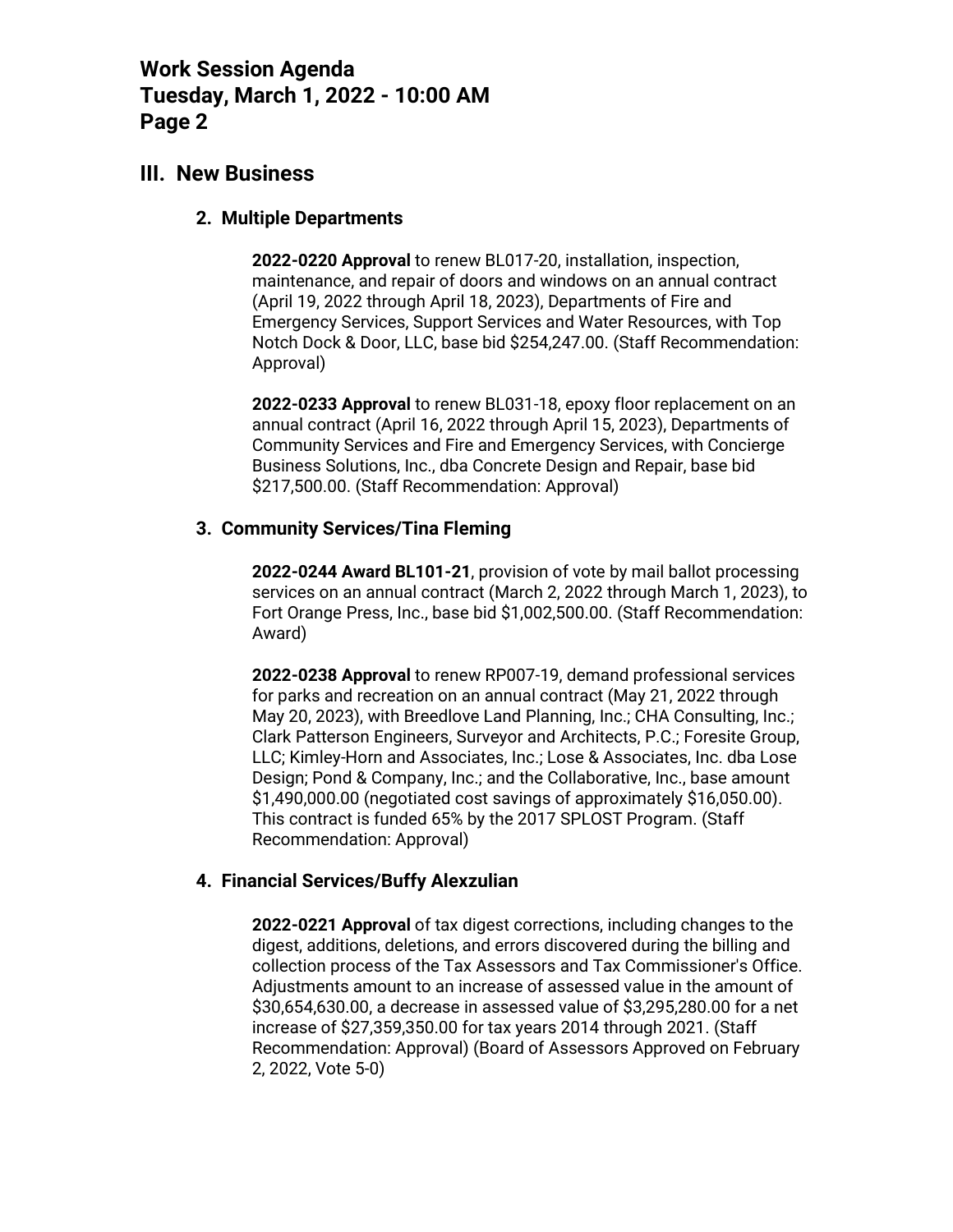### **III. New Business**

#### **4. Financial Services/Buffy Alexzulian**

**2022-0258 Approval/authorization** for the Chairwoman to execute a Resolution at the request of the Gwinnett County Board of Education agreeing to and acknowledging the requirement for a levy of an annual school property tax to provide funds for the repayment of principal and interest on the Gwinnett County School District General Obligation Sales Tax Bonds, Series 2022A and Series 2022B. Subject to approval as to form by the Law Department.

#### **5. Fire Services/Russell S. Knick**

**2022-0223 Approval** to renew BL108-19, purchase of medical supplies on an annual contract (April 22, 2022 through April 21, 2023), with Bound Tree Medical, LLC; Guardian EMS Products; Henry Schein, Inc.; Life-Assist, Inc.; Medline Industries, Inc.; Nashville Medical & EMS Products, Inc.; Quadmed, Inc.; and SZY Holdings, LLC dba Ever Ready First Aid, Inc., base bid \$225,000.00 (negotiated cost savings of approximately \$4,690.00). (Staff Recommendation: Approval)

#### **6. Information Technology Services/Dorothy Parks**

**2022-0236 Approval** to renew OS128, countywide wireless voice and data services on an annual contract (April 1, 2022 through March 31, 2023), with AT&T Mobility and Verizon Wireless, using a competitively procured State of Georgia contract, base amount \$2,507,224.00. (Staff Recommendation: Approval)

**2022-0235 Ratification** of the emergency purchase of Tenable.io Vulnerability Management subscription, with CDW Government, LLC, \$149,374.00. (Staff Recommendation: Ratification)

#### **7. Law Department/Michael P. Ludwiczak**

**2022-0215 Approval/authorization** for Declaration of Taking Condemnation proceedings for the property of Venus USA, LLC, and First National Community Bank s/b/m to Heritage First Bank, consisting of 25,373.12 square feet of fee simple right of way, Tax Parcel No. R7152 003, 274 Old Peachtree Road, amount \$407,400.00. Subject to approval as to form by the Law Department. This project is funded by the 2014 SPLOST program.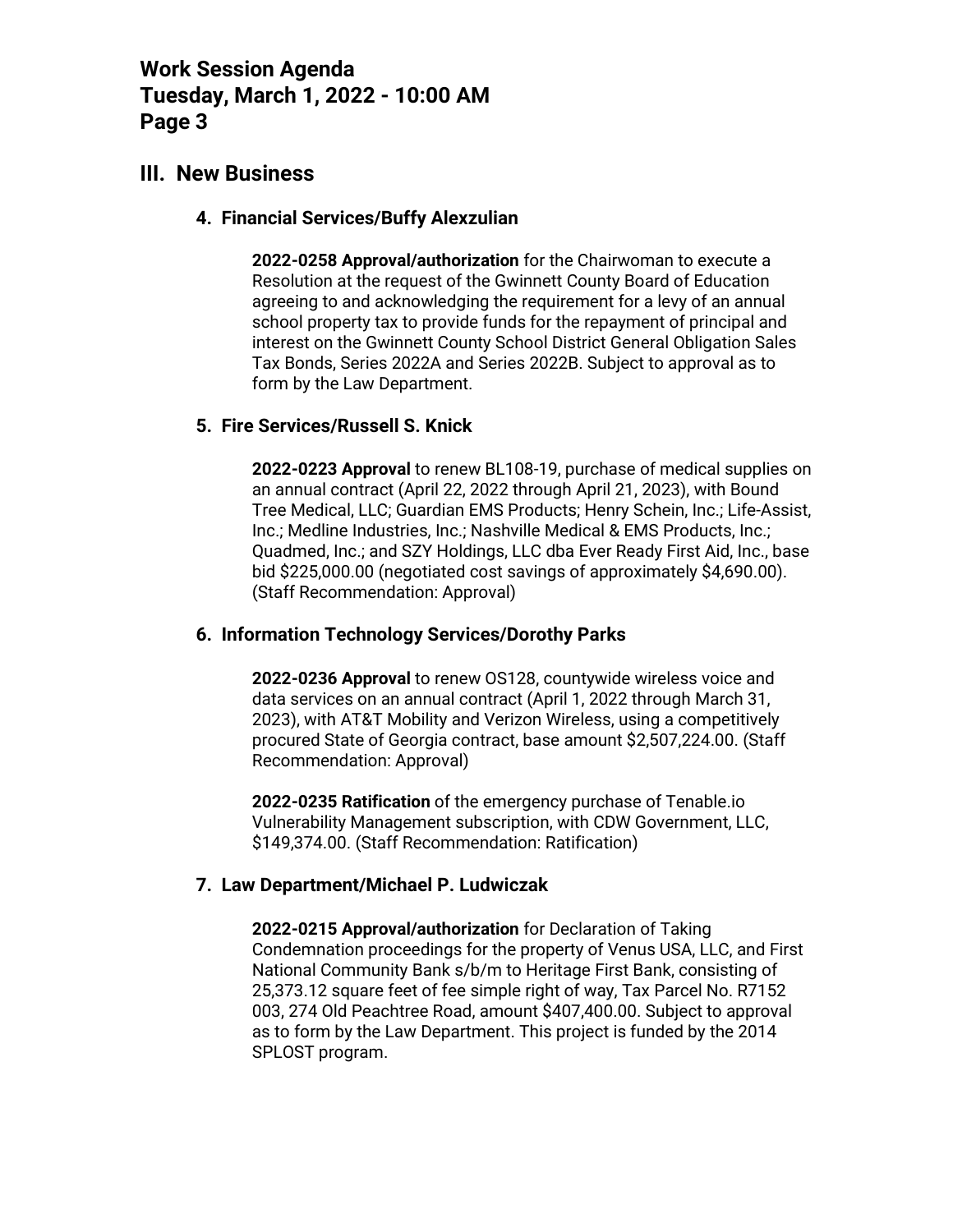### **III. New Business**

#### **7. Law Department/Michael P. Ludwiczak**

**2022-0250 Approval/authorization** for Declaration of Taking Condemnation proceedings for the property of Genevieve Breedlove and Edward R. Breedlove consisting of 24,226.00 square feet of permanent utility easement and 28,558.00 square feet of 24-month temporary construction easements, Tax Parcel No. R7289 002A, 521 Level Creek Road, amount \$54,700.00. Subject to approval as to form by the Law Department. This project is funded by the 2020 Water and Sewer Bond.

#### **8. Support Services/Angelia Parham**

**2022-0234 Award RP040-21**, construction manager (CM) at risk for the construction of Gwinnett County Records Management and Emergency Management Storage Facility, to Hogan Construction Group, LLC, amount not to exceed \$6,000,000.00, inclusive of the construction services budget, \$15,000.00 for preconstruction services, \$193,342.00 for general conditions, and a 2.25% mark-up fee for profit. Authorization for the delegation of authority to the County Administrator to approve guaranteed maximum price (GMP) authorizations and associated change orders. Contract to follow award. Subject to approval as to form by the Law Department. (Staff Recommendation: Award)

#### **9. Transportation/Lewis Cooksey**

**2022-0104 Approval** of Change Order No. 2 for RP024-14 Norcross to Lilburn Multi-Use Trail, with Pond & Company increasing the contract by \$65,293.47. The contract amount is adjusted from \$670,789.00 to \$736,082.47. Subject to approval as to form by the Law Department. This project is funded by various grants and the 2017 SPLOST Program. (Staff Recommendation: Approval)

**2022-0172 Approval** of incorporation of Norris Lake Road into the Gwinnett County Speed Hump Program. Total estimated cost is \$19,941.90. This project is funded by the 2017 SPLOST Program. Subject to the approval as to form by the Law Department. (Staff Recommendation: Approval)

**2022-0217 Approval** of incorporation of Webb Meadows Drive into the Gwinnett County Speed Hump Program. Total estimated cost is \$13,184.68. This project is funded by the 2017 SPLOST Program. Subject to the approval as to form by the Law Department. (Staff Recommendation: Approval)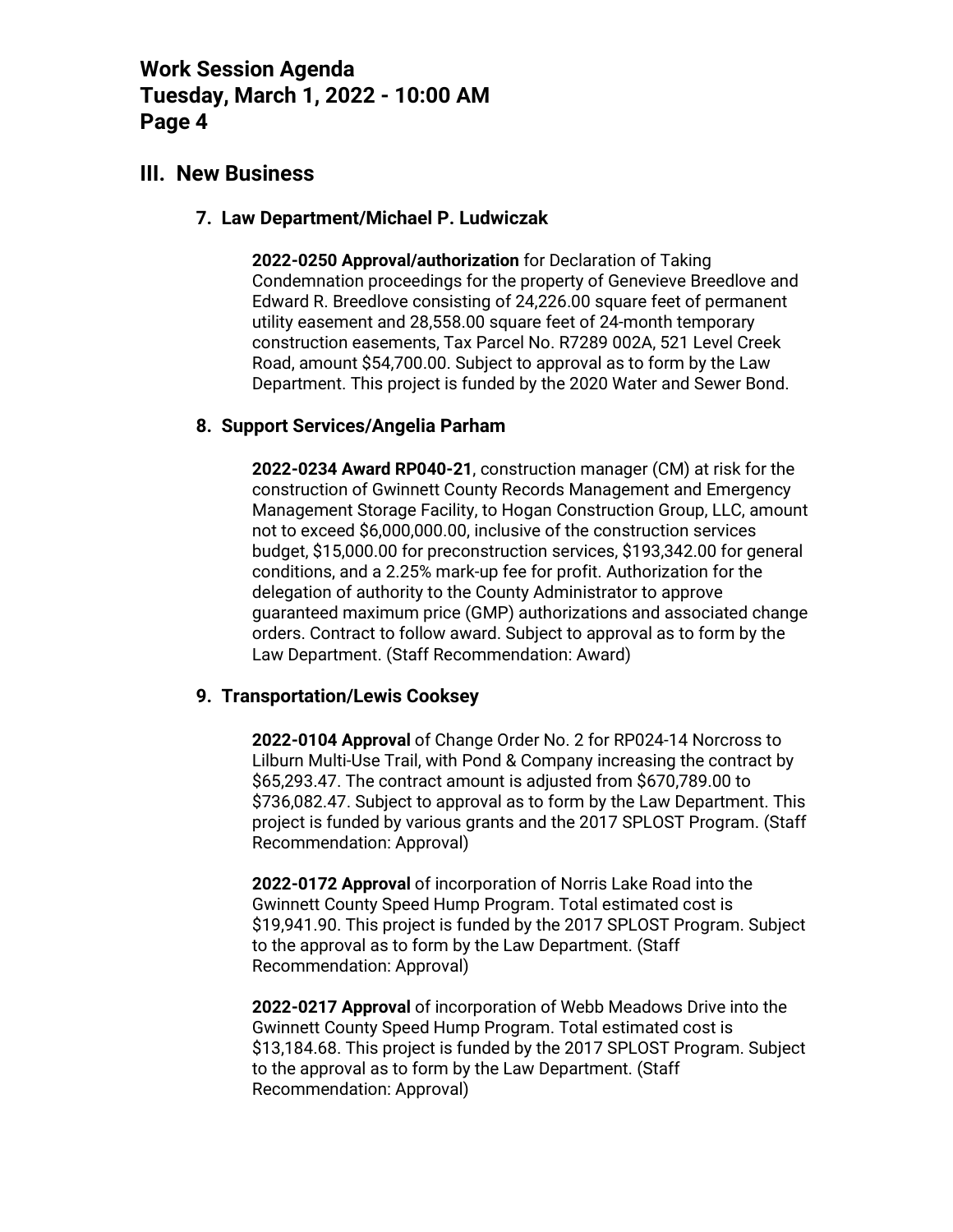### **III. New Business**

#### **9. Transportation/Lewis Cooksey**

**2022-0219 Approval** of incorporation of Joseph Eli Drive into the Gwinnett County Speed Hump Program. Total estimated cost is \$16,453.37. This project is funded by the 2017 SPLOST Program. Subject to approval as to form by the Law Department. (Staff Recommendation: Approval)

**2022-0222 Approval** of incorporation of Janmar Road (Innsfail Drive to Jay Court) into the Gwinnett County Speed Hump Program. Total estimated cost is \$19,941.90. This project is funded by the 2017 SPLOST Program. Subject to approval as to form by the Law Department. (Staff Recommendation: Approval)

**2022-0239 Approval** for the Chairwoman to execute Change Order No. 1 with the City of Lilburn regarding the 2014 City-managed SPLOST project. This change order increases the County's contribution to the 2014 Citymanaged SPLOST Project from \$799,800.00 to \$856,800.00 and will decrease the County's contribution to the 2014 County-managed Project by \$57,000.00. The City of Lilburn will contribute an additional \$13,370.22 to the City-managed project. There will be no change to the County's overall financial obligation. Subject to approval as to form by the Law Department. (Staff Recommendation: Approval)

**2022-0240 Approval** for the Chairwoman to execute Change Order No. 1 with the City of Lilburn regarding the 2014 County-managed SPLOST project. This change order decreases the County's contribution to the 2014 County-managed SPLOST project from \$757,000.00 to \$700,000.00 and will decrease City revenue and appropriations by \$13,370.22. An associated change order will increase the County's contribution to the 2014 City-managed project by \$57,000.00. There will be no change to the County's overall financial obligation. Subject to approval as to form by the Law Department. (Staff Recommendation: Approval)

**2022-0241 Approval** for the Chairwoman to execute Change Order No. 2 with the City of Lilburn regarding the 2017 SPLOST City-managed project. This change order increases the County's contribution to the 2017 SPLOST City-managed project from \$749,250.00 to \$791,249.27. An associated change order will decrease the County's contribution to the 2017 SPLOST County-managed project by \$41,999.27. The City of Lilburn will contribute an additional \$9,851.68 to the City-managed project. There will be no change to the County's overall financial obligation. Subject to approval as to form by the Law Department. (Staff Recommendation: Approval)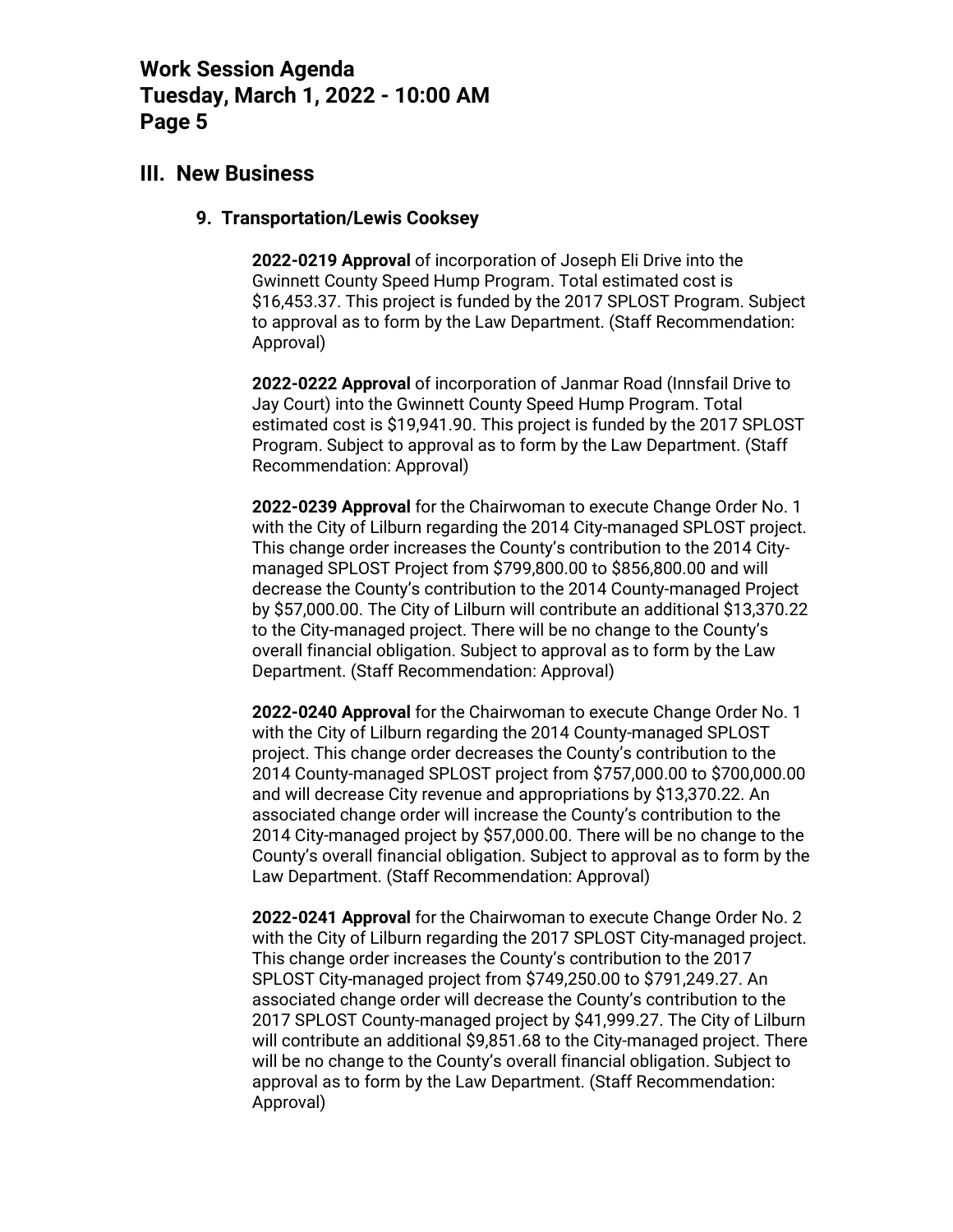### **III. New Business**

#### **9. Transportation/Lewis Cooksey**

**2022-0242 Approval** for the Chairwoman to execute Change Order No. 2 with the City of Lilburn regarding the 2017 SPLOST County-managed project. This change order decreases the County's contribution to the 2017 SPLOST County-managed project from \$650,750.00 to \$608,750.73 and will decrease City revenue and appropriations by \$9,851.68. An associated change order will increase the County's contribution to the 2017 SPLOST City-managed project by \$41,999.27. There will be no change to the County's overall financial obligation. Subject to approval as to form by the Law Department. (Staff Recommendation: Approval)

**2022-0246 Approval** of incorporation of Ashford Manor subdivision into the Gwinnett County Streetlighting Program. The estimated installation cost is \$1,870.00 and the estimated annual revenue and operating cost is \$612.00 for the addition of these streetlights. The installation of these streetlights is funded by the 2017 Special Purpose Local Option Sales Tax (SPLOST) Program. Subject to the approval as to form by the Law Department. (Staff Recommendation: Approval)

#### **10. Water Resources/Tyler Richards**

**2022-0214 Award BL003-22**, Level Creek interceptor upgrades project, to Reynolds Construction of Georgia, LLC, amount not to exceed \$3,493,396.00. Contract to follow award. Subject to approval as to form by the Law Department. (Staff Recommendation: Award) (Water and Sewerage Authority Approved on February 7, 2022, Vote 5-0.)

**2022-0237 Award BL002-22**, emergency repair services for water and sewer mains on an annual contract (March 3, 2022 through March 2, 2023), to JDS, Inc., base bid \$450,000.00 (this represents a 5% decrease from the previous contract). Contract to follow award. Subject to approval as to form by the Law Department. (Staff Recommendation: Award)

**2022-0216 Approval** to renew BL015-20, utility easement maintenance program on an annual contract (May 19, 2022 through May 18, 2023), with Premier Tree & Shrub Care, LLC, base bid \$1,500,000.00. (Staff Recommendation: Approval) (Water and Sewerage Authority Approved on February 07, 2022, Vote 5-0.)